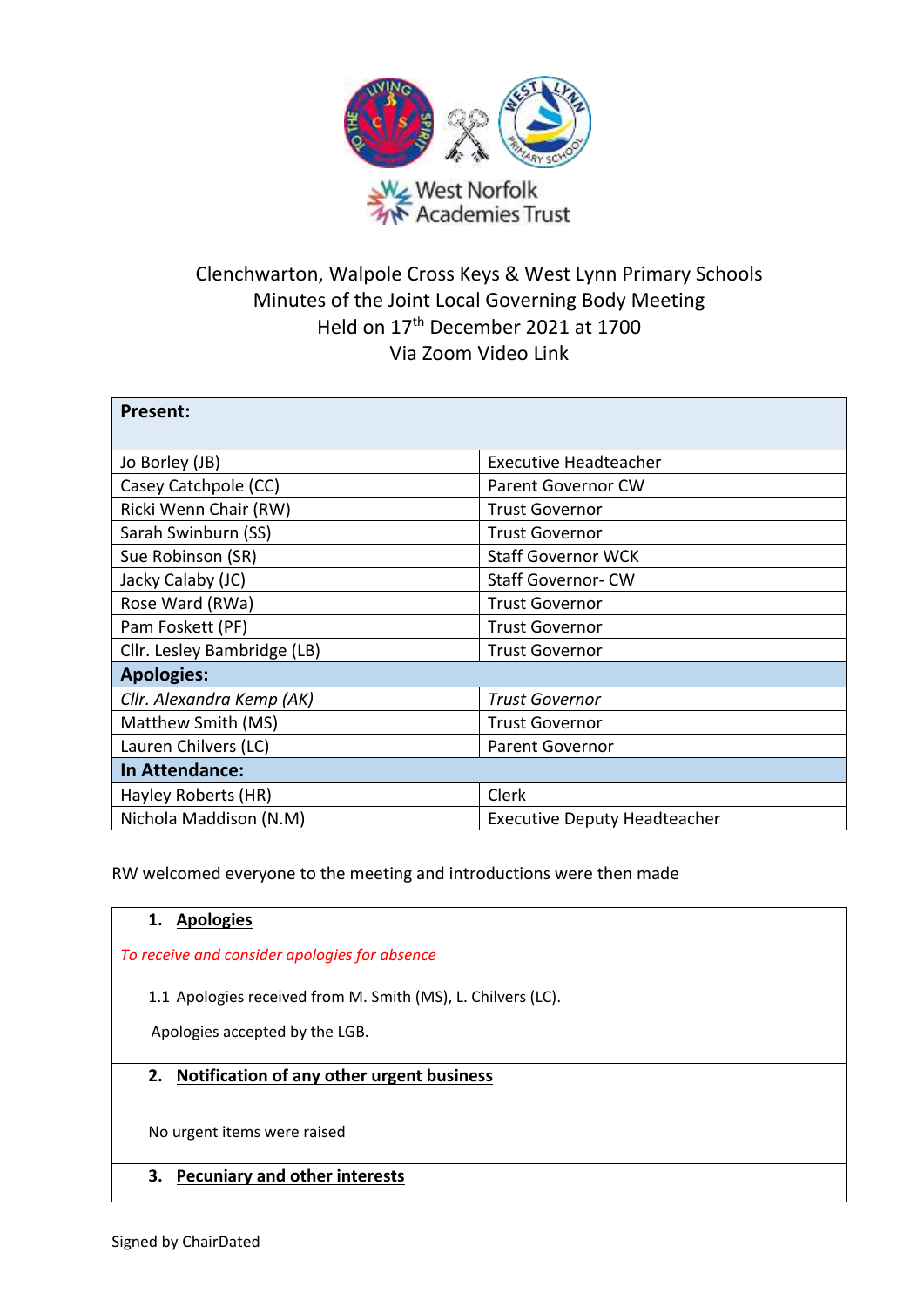*Declaration of other new interests, pecuniary interests or other interest with regard to items on the agenda*

3.1 No new declarations or declarations of pecuniary interest were received.

# **4. Governing body membership**

*Review and record appointments, resignations, vacancies and end of term of office*

A. Atkins, M. Adams and R. Ward have all resigned.

**ACTION: RW to re-look at link roles following three resignations to see who can take on monitoring other areas.**

A Staff Governor from WL is needed to replace M. Adams and a WCK staff Governor will be needed in January as S.R is leaving WCK school. She will however, stay on as a Trust Governor.

The WCK parent Governor position has been filled and applicant Peter will be joining in the new year. **ACTION: Clerk to invite Peter to LGB3.**

# **5. Minutes of the previous meeting**

*To approve the minutes of the joint LGB meeting held 28th Sep 2021*

6.1 The minutes of the joint LGB meeting held on the 28<sup>th</sup> September 2021 were approved and accepted as a true record by the LGB.

**ACTION: Copies of agreed minutes to be sent through to school office for printing and then for signature by chair – Clerk/RW**

5.2 Matters Arising

No items were raised

# **6. Headteacher's Report**

A document was circulated prior to the meeting. JB asked if anyone had any initial questions with regards to the content

#### PF asked how the schools work with parents on attendance

JB replied that each term every child is looked at. Specifically, anyone falling below 95%. Sometimes there can be a pattern and so letters home are used as well as monitoring with fortnightly reviews. If Fast Tracking is needed, then that process takes place.

PF also asked if there was a date set for improving the outdoor areas for EYFS at Clenchwarton. JB replied that there were issues with fencing for most of the last term and therefore things are monitored each half term as the weather is an issue at Clenchwarton.

#### LB asked how staff adapt an ambitious curriculum for SEND students

JB replied that hand-sheets and resources are there as scaffolding. Hand-sheets in maths for example, would be a number sheet. Staff are constantly working to ensure that the curriculum is adapted to suit the needs of the students. EG students with an EHCP, lower ability students. There is a check every few weeks to ensure that work is being adapted.

LB asked JB to explain about the class that she reported that struggle to mix and work nicely together.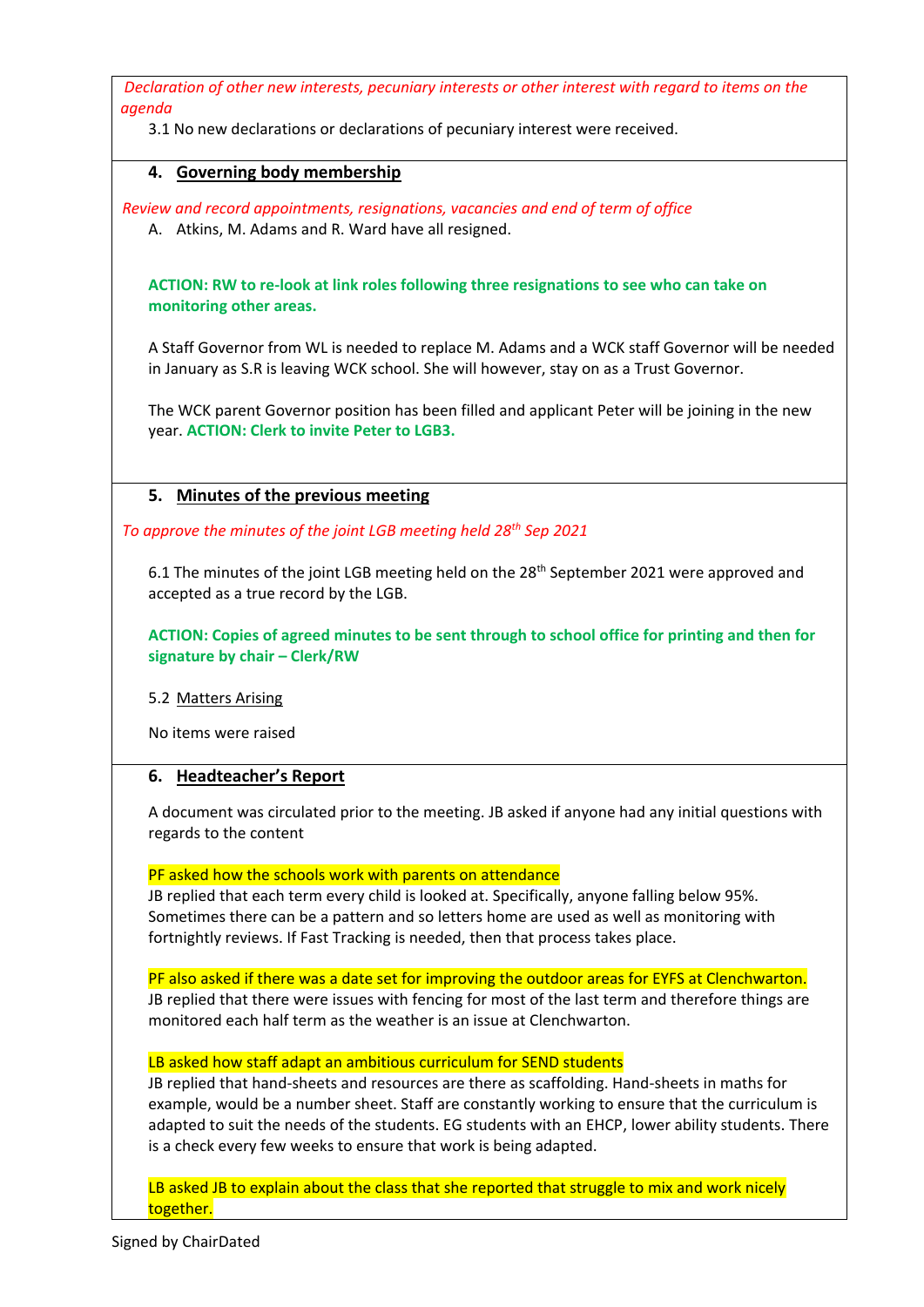JB explained that it is three boys in particular. There is quite a lot of arguing between them and that due to this, break time can be a problem. This is being resolved with use of equipment at break times to keep them occupied.

LB also asked how teaching is going to be consistent with being a staff member short at Walpole Cross Keys.

JB informed Governors that herself and NM are going to be there twice a week.

#### LB asked if all three schools are having parents on site again yet.

JB replied that all three schools are working with parents and that parents have been on site at all three schools and were really appreciative. It was needed to build the parent-school relationship back up.

PF commented that the external audit looked very positive and asked if there were any surprises re suggested improvements.

JB replied that she needs to improve her sales pitch as although she is a positive person, she doesn't like bragging about her schools.

#### SS asked how reading for pleasure was going

JB replied that there had been a lot of money spent on books and that the children have loved 'sharing a story'.

It was reported that 4 members of Clenchwarton staff had Covid last term. One member of staff at West Lynn but so far no staff at Walpole Cross Keys have tested positive. There was a member of staff off with work-related stress, but they are back now.

There is still a shortage of MSA's and the recruitment of them and therefore everyone is overworked currently, trying to cover those positions. It has been a hard term for staff in that respect. It might be that the role of the TA's is looked at, to see if they can incorporate an MSA role via a restructure.

#### R.W commented queried that attendance at Walpole was higher than at Clenchwarton.

JB replied that each office manager was different with regards to if they 'let them in a couple of minutes late', or if they record straight away. JB would like to discuss a 'late gate' at the next agenda.

**ACTION: Clerk to add the idea of a 'Late Gate' to the next Agenda.**

There is a student at Clenchwarton who requires a lot of work from staff as she has a tendency to 'explode' and takes about 15 minutes to calm down. Staff are trying really hard to work with her to keep her in school and not at home.

Play leaders could benefit from some Governor recognition towards the end of the academic year. They have been a credit; they clear up at the end of break times help with the little ones etc. **ACTION: Clerk to add to LGB5 agenda**

# RW asked about 'staff areas' as per the circulated report.

JB explained that for years she has requested another log cabin at West Lynn for staff but it doesn't look likely to happen.

# **7. Safeguarding report: N. Maddison**

A document was circulated prior to the meeting.

NM explained that there was a family who moved out of the area and because they didn't have a new address initially, they were recorded as 'Missing from Education' for that time period.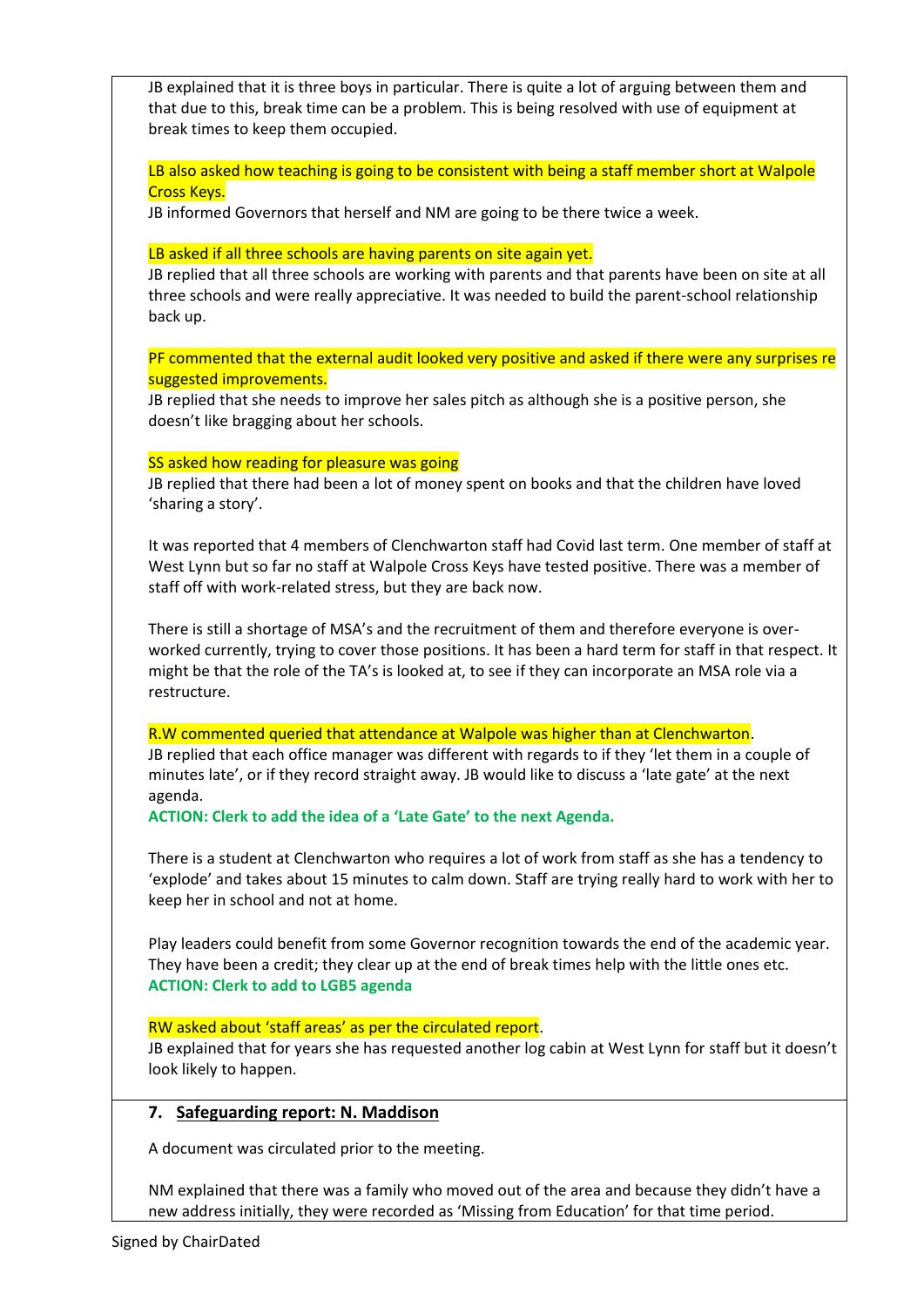NM explained that she had an SCR audit and that they couldn't pick a fault.

The CPOMS software continues to be used for recording concerns/incidents. 'Staff Safe' has also been purchased.

Sexual Harassment is inappropriate chatter and touching under the new KCSIE document.

#### LB asked how those situations are dealt with

NM replied that it's explaining to the children what is acceptable and what is not acceptable and informing parents. Year 5 and 6 students have also attended an assembly on the subject matter.

# RW asked re sexual harassment and homophobic comments, whether staff feel that the students understand what it is that they are saying?

NM explained that very often they don't understand the meaning of what they are saying.

SS explained that at Marshland High School they use a company called 'Show Racism the Red Card' who were very useful.

LB asked if the Operation Compass families were families that have been in that situation before NM replied that it was a mix of both; some have been in the past and some haven't.

# **8. PP Statement**

A document was circulated prior to the meeting.

Statement unanimously approved.

NM informed the Governing body that just this afternoon she was informed that there would be some additional money coming and that the document will need updating to reflect this.

# **9. Autumn Data Review**

A document for each school was circulated prior to the meeting.

The reading assessment was done without any staff help at all.

There is no EYFS data for West Lynn yet as the designated staff member is on long term sick leave.

Reading in years 3, 4 and 5 needs to be looked at.

JB is disappointed with the Phonics results from year 2 at Walpole Cross Keys and will be working with teachers to ensure that it's sorted. JB reminded the Governing body that numbers at that school are small and therefore the percentages look big in comparison to the other schools.

Trustees have asked about greater depth at Walpole Cross Keys school, but it's hard with only 8 children. However, the expectation for those students is still there.

# **10. Review of Development Plan**

A document was circulated prior to the meeting.

JB explained that an external advisor asked for it to be called a 'SDIP and Operations document' to acknowledge that it is a working document which allows her to keep tabs on what has been done.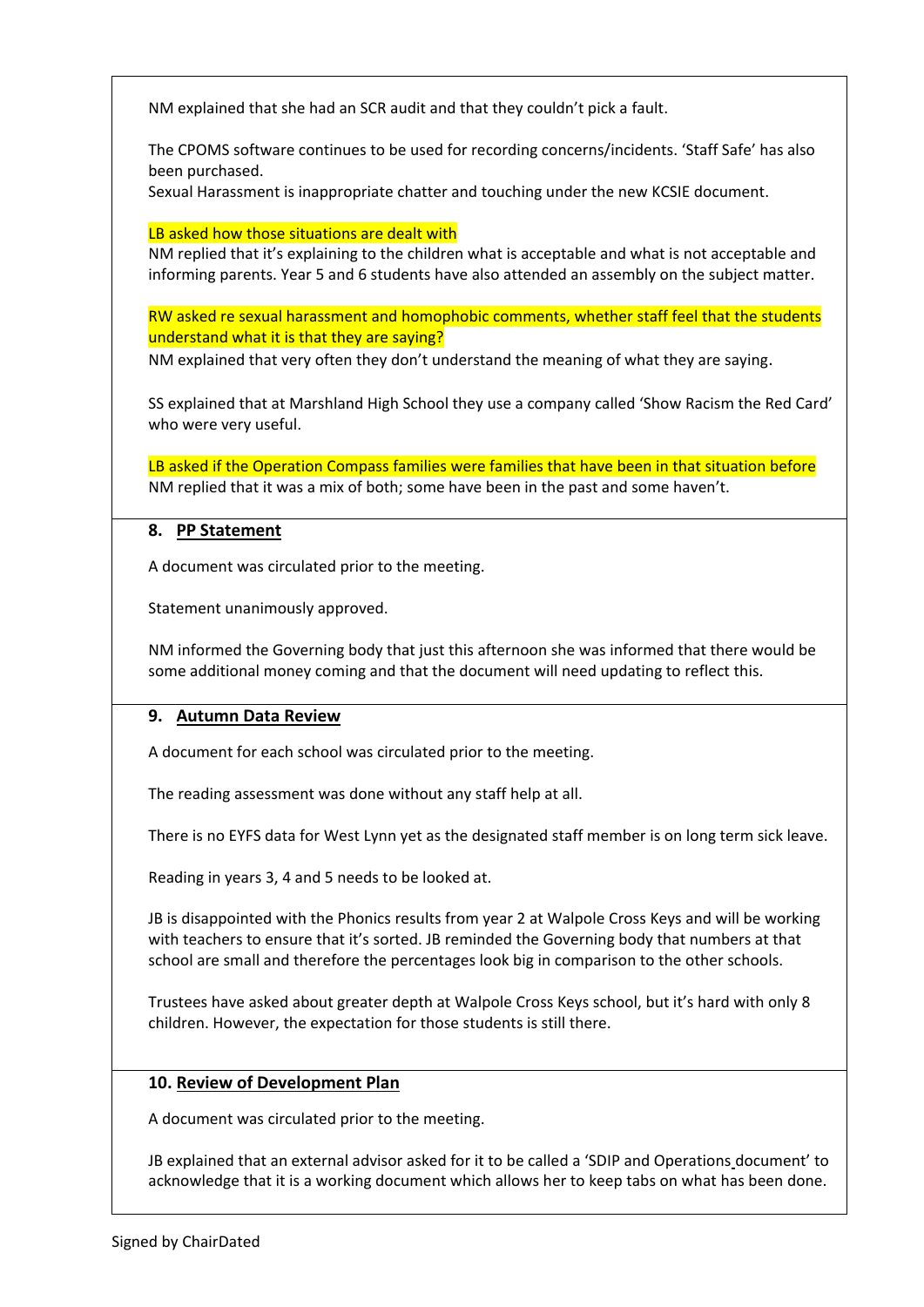# **11. EYFS Baseline and Whole School Targets**

A document was circulated prior to the meeting.

JB explained that there had been great improvements in the data she has now, compared to the baseline data. For example, the baseline data at West Lynn was zero as not one child was on track.

Clenchwarton baseline figure was 35% and is now 46%.

Walpole Cross Keys baseline figure was 50% and is now 63%.

LB asked if there was a particular reason that it was so low to start with.

JB replied that the framework has changed and that all trust schools were now around 35% on entry this year, so once we know some national data it will be easier to see where our data fits.

# **12. Friends of West Lynn School**

A financial statement was shared prior to the meeting.

JB explained that as we speak there is a school disco for students taking place.

There has also been a raffle which has raised some money.

No public have been in yet. Walpole have done some events in the village hall, but the general public were not invited in the interests of safety regarding the Coronavirus Pandemic.

#### **13. Governor Monitoring, development and training**

#### 13.1 Training

RW is going to do Safer Recruitment training. Hayley Mann (P.A to the HT) has sent through the information. It is the NSPCC course.

**ACTION: NM to check with Sara Nolan (Trust) about Trust-wide Safer Recruitment training.**

NM has done a 'National Online Safety for DSL's' Course which was really useful.

PF found the bespoke W.N.AT training useful.

#### 13.2 Monitoring

Clerk has received monitoring reports from MS, PF, LB, SS.

**ACTION: Clerk to find PF's maths monitoring sheet and upload to GH and all monitoring reports into one folder.** 

**ACTION: RW to email out re Extracurricular, behaviour, PP and SEND monitoring at Clenchwarton next term.**

**ACTION: JB to do a website compliance check**

**ACTION: SS to do SCR next term.**

**ACTION: LB to monitor EYFS at the other two schools.**